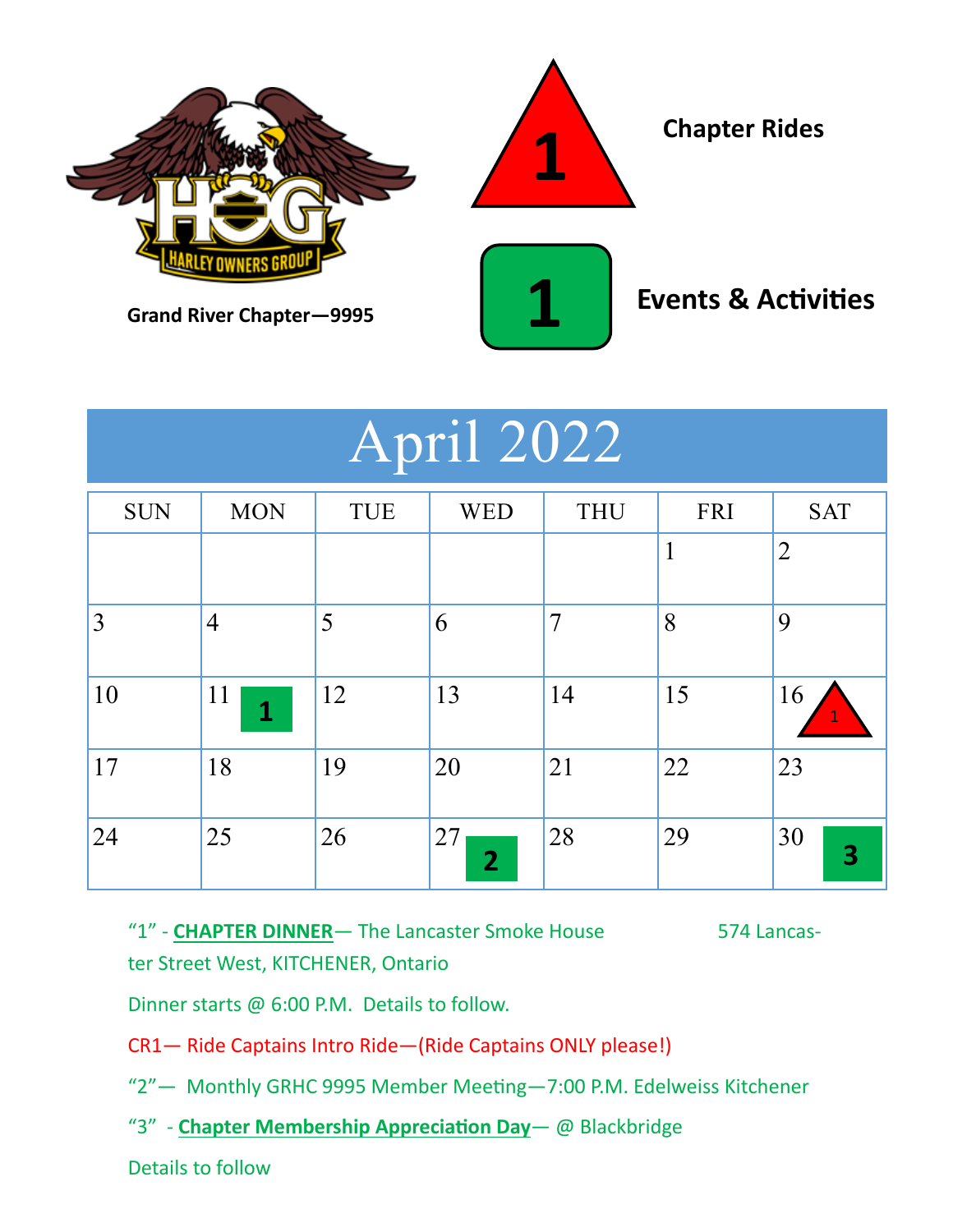

# May 2022

| <b>SUN</b>          | <b>MON</b>           | <b>TUE</b> | <b>WED</b>     | <b>THU</b> | FRI                | <b>SAT</b>     |
|---------------------|----------------------|------------|----------------|------------|--------------------|----------------|
|                     | $\overline{2}$       | 3          | $\overline{4}$ | 5          | 6                  | $\overline{7}$ |
| 8<br>$\overline{2}$ | $\overline{9}$<br>3  | 10         | 11             | 12         | <sup>13</sup><br>4 | 14             |
| 15<br>5             | 16                   | 17         | 18             | 19         | 20                 | 21             |
| 22<br>6             | 23                   | 24         | 25<br>1        | 26         | 27                 | 28             |
| 29<br>8             | 30<br>$\overline{9}$ | 31         |                |            |                    |                |

CR1— Monday May 2, 2022—Goderich—RC—Neil Harrison—Details to follow

CR2—Sunday May 8, 2022 (MOTHER'S DAY ) —Show & Go Ride— Details to follow

- CR3—Monday May 9, 2022—TBD—RC—Neil Harrison— Details to follow
- CR4— Friday May 13, 2022—Port Dover—RC—Mark Buitenhuis—Details to follow
- CR5— Sunday May 15, 2022—Beaver Valley—RC—Ray Litschgy—Details to follow
- CR6— Sunday May 22, 2022— Show & Go Ride —Details to follow
- CR7— Monday May 23, 2022—TBD—RC—Neil Harrison—Details to follow
- CR8— Sunday May 29, 2022— St. Thomas Ride —RC—Mike Stumpf—Details to follow
- CR9— Monday May 30, 2022— TBD—RC—Neil Harrison—Details to follow
- "1" Monthly GRHC 9995 Member Meeting—7:00 P.M. Edelweiss Kitchener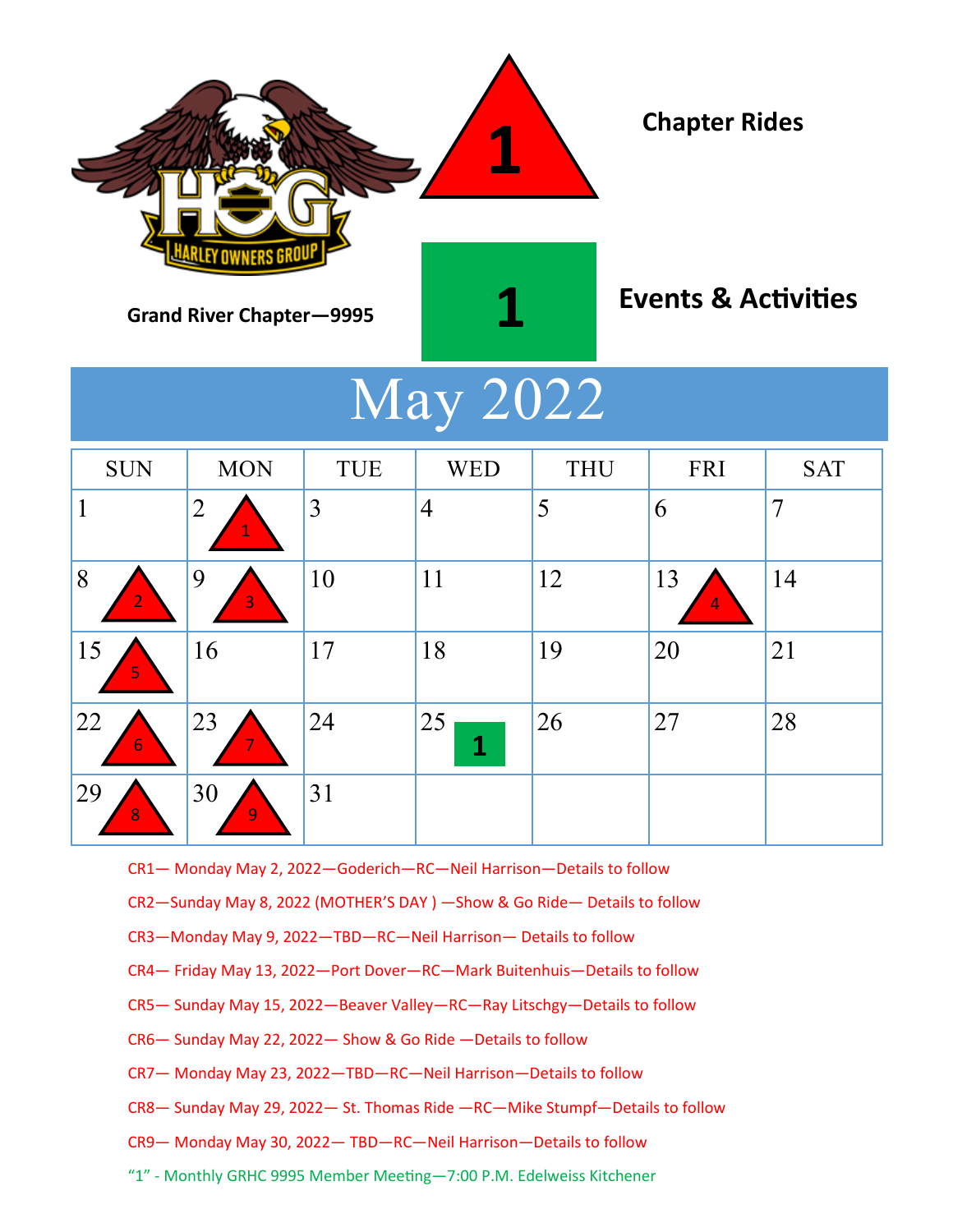

## June 2022

| <b>SUN</b>      | <b>MON</b>          | TUE            | <b>WED</b>         | <b>THU</b>     | <b>FRI</b> | <b>SAT</b>           |
|-----------------|---------------------|----------------|--------------------|----------------|------------|----------------------|
|                 |                     |                |                    | $\overline{2}$ | 3          | $\overline{4}$<br>1  |
| 5               | 6<br>$\overline{2}$ | $\overline{7}$ | 8                  | 9<br>3         | 10<br>3    | 11<br>$\overline{3}$ |
| 12              | 13<br>5             | 14             | 15                 | 16<br>6        | 17<br>6    | 18<br>$\overline{6}$ |
| 19              | 20<br>8             | 21             | 22                 | 23             | 24         | 25<br>$\overline{9}$ |
| <b>26</b><br>10 | 27                  | 28             | 29<br>$\mathbf{1}$ | 30             |            |                      |

CR1— Saturday June 4, 2022—Ride for Dad—Sports World Crossing—Details to follow

CR2— Monday June 6, 2022— TBD—RC—Neil Harrison— Details to follow

CR3— Thursday June 9, 2022—Sunday June 12, 2022—Barry's Bay Ride—RC—Joe Campagnolo (DTF)

CR4— Sunday June 12, 2022 — Show & Go Ride—Details to follow.

CR5— Monday June 13, 2022 — TBD—RC—Neil Harrison— Details to follow

- CR6— Thursday June 16, 2022—Saturday June 18, 2022— LONDON Ontario HOG Rally
- CR7— Sunday June 19, 2022 (FATHER'S DAY) Show & Go Ride—Details to follow.
- CR8— Monday June 20, 2022 TBD—RC—Neil Harrison— Details to follow
- CR9— Saturday June 25, 2022 LADIES ONLY RIDE RC—Rick Arnold—Details to follow.

CR10– Sunday June 26, 2022—London, ON Ride—RC—Roland Wright—Details to follow.

"1" - Monthly GRHC 9995 Member Meeting—7:00 P.M. Edelweiss Kitchener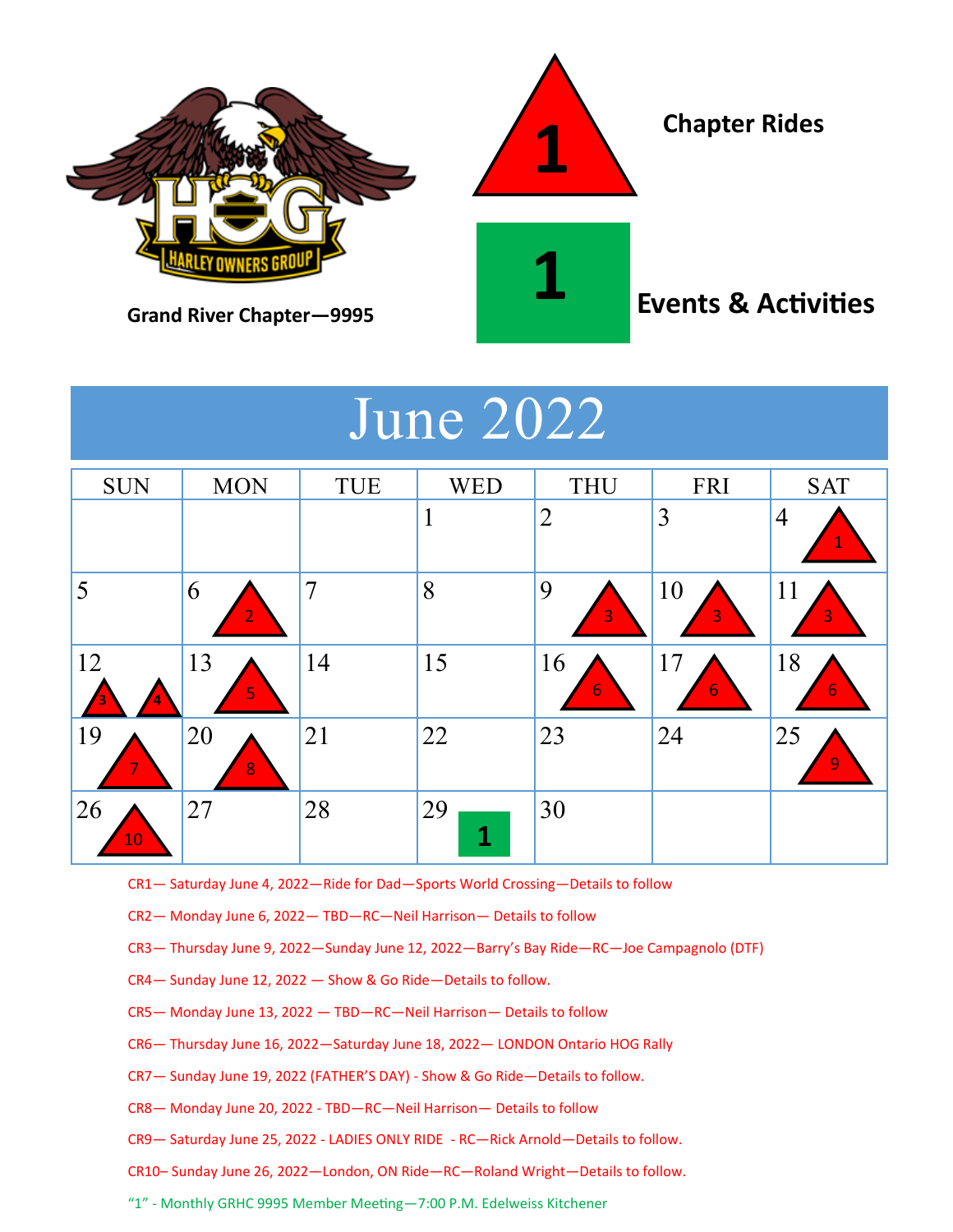

## **SUMMER/FALL 2022 CHAPTER RIDES - EVENTS & ACTIVITIES**

### **JULY and AUGUST 2022**

#### *JULY 2022*

| SUNDAY July 3, 2022—(Canada Day Long-Week-End) - Show & Go Ride—Details to Follow                                                          |
|--------------------------------------------------------------------------------------------------------------------------------------------|
| SATURDAY July 9, 2022—Charity Motorcycle Ride—Brantford, ON—Details to Follow                                                              |
| SUNDAY July 10, 2022—Mildmay, ON Ride—Ride Captain—Rick Arnold—Details to follow                                                           |
| MONDAY July 11, 2022—TBD—Ride Captain—Neil Harrison—Details to follow                                                                      |
| MONDAY July 18, 2022— TBD—Ride Captain—Neil Harrison—Details to follow                                                                     |
| SUNDAY July 24, 2022—Harriston, ON Ride—Ride Captain-Roland Wright—Further Details to follow                                               |
| MONDAY July 25, 2022—TBD—Ride Captain—Neil Harrison—Details to follow                                                                      |
| SUNDAY July 31, 2022-(CIVIC HOLIDAY WEEK-END) - Show & Go Ride-Details to follow                                                           |
| <u>AUGUST 2022 </u>                                                                                                                        |
| SUNDAY August 14, 2022—TBD—Ride Captain—Mike Stumpf—Details to follow                                                                      |
| <u>SUNDAY</u> August 21, 2022—TBD—Ride Captain—Joe Campagnolo—Details to follow                                                            |
| MONDAY August 22, 2022—TBD—Ride Captain—Neil Harrison—Details to follow                                                                    |
| SUNDAY August 28, 2022—ANNUAL CHAPTER FAMILY PICNIC—Waterloo Rod & Gun—Details to follow                                                   |
| A small chapter ride BEFORE the picnic will be held by Road Captain Joe Campagnolo ending up at the<br><b>Waterloo Rod &amp; Gun Club.</b> |
|                                                                                                                                            |